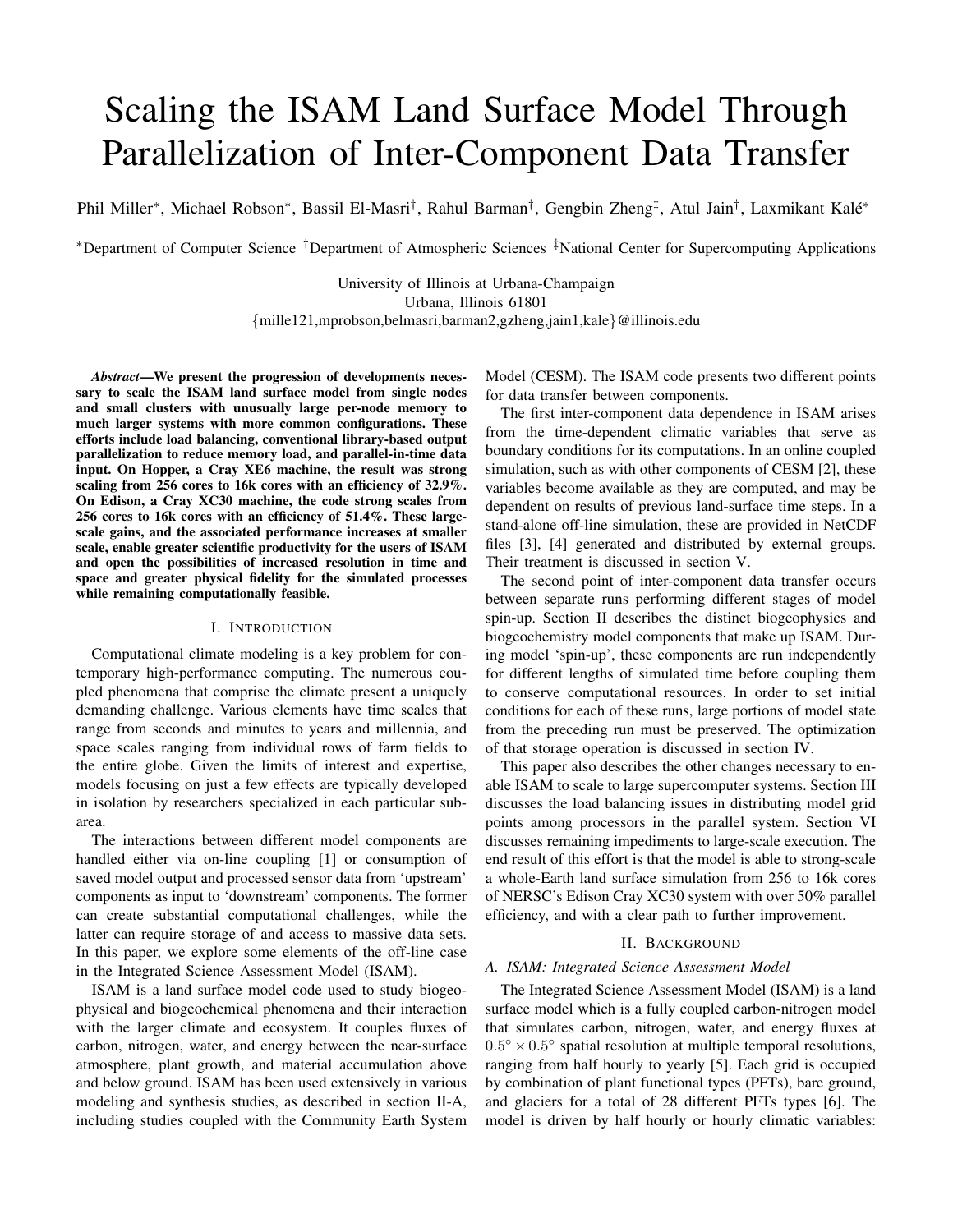mean surface air temperature, precipitation, pressure, incoming shortwave and long-wave radiation, wind speed, and specific humidity. In ISAM, there are 10 hydrological and thermal active layers, 5 hydrologically inactive and thermally active bedrock layers, 5 snow layers, 7 vegetation carbon pools and 8 litter and soil organic matters pools.

ISAM has two main components: (1) a biogeophysical module representing sunlit-shaded photosynthesis schemes [7], energy, and soil/snow hydrology [8], [9], [7] and (2) a biogeochemical module, where assimilated carbon is allocated to vegetation, litter, and soil carbon pools [5], [7], [10]. The carbon cycle and nitrogen cycle are coupled together. The nitrogen cycle accounts for the dominant physical processes, including fixation, deposition, mineralization, leaching, immobilization, and nitrification and denitrification [11], [10].

ISAM is applied to examine the impacts of changing  $CO<sub>2</sub>$ in the atmosphere, fire, and land use change on terrestrial ecosystems functions [12], [13], [14]. ISAM has also been used to describe the dynamic of the terrestrial biosphere carbon and nitrogen [11], [10] and was a part of all five IPCC Working Group I assessment reports on science of climate change. ISAM has also participated in the Modeling and Synthesis Thematic Data Center (MAST-DC) study as part of the North American Carbon Program (NACP) and the Multi-scale Synthesis and Terrestrial Model Intercomparison Project (MSTMIP) to quantify and understand spatial and temporal distributions of carbon sources, sinks, and inventories by synthesizing NACP data and models, from sites to regional/continental scales [15], [16], [17], [18]. Also, ISAM was used to study the impact of elevated  $CO<sub>2</sub>$  on ecosystem carbon and nitrogen cycles part of the Free-Air  $CO<sub>2</sub>$  Enrichment (FACE) experiment [19].

In order to better understand how the interactions among the climate, the land-surface, and human activity can amplify or mitigate the pace of climate change, we coupled the current version of ISAM with the Community Earth System Model (CESM1), to develop an Earth System Modeling framework: CESM-ISAM. The CESM-ISAM retains the existing land surface model in CESM, i.e., the Community Land Surface Model 4 (CLM4), and allows both the ISAM and CLM to choose from all of the existing configurations available in CESM. Additionally, the resulting framework has been designed to incorporate multiple land surface models into the CESM, by adopting a flexible approach to coupling through the flux coupler. The purpose of this general modeling framework is to carry out equivalent climate simulations using multiple land surface models with the rest of the component models being the same, allowing a direct comparison of the effects of different land surface representations on corresponding feedbacks to climate change. Such a modeling framework establishes multiple opportunities to investigate the role of varying representation of land surface processes (such as from biogeophysics and biogeochemistry) on coupled landatmosphere interactions.

# *B. Model Spin-Up*

ISAM requires the use of long spin up times of over 20,000 simulated years to reach the desired steady state conditions, especially in the soil biogeochemical cycles. For such long model integration periods, the spinning up of fully coupled biogeophysics-biogeochemistry often requires extensive (and prohibitive) computational resources, and provides a major challenge in the modeling of cold region biogeochemistry using current land surface models. Thus, ISAM uses an innovative method of model spin up, where (1) first only the model biogeophysics is spun up using prescribed nitrogenlimitation, typically for approximately 150 years to achieve steady state in canopy carbon fluxes, (2) subsequently only the soil biogeochemistry is spun up for 20,000 model years, using the steady state conditions achieved in the first stage, and (3) finally, the coupled biogeophysics-biogeochemistry are spun-up for 150 years, using steady state conditions from the first and second steps. ISAM's capability to allow sequential spin-up of physical and biogeochemical cycles tremendously reduces the computational expense, allowing for equivalent model integration of greater than 10,000 years. Such a decoupled method of model spin up is effective, because the spin up time scales of soil biogeophysics are much shorter than that of biogeochemistry: typically in the order of 100s of years, and hence only the latter need to be spun up for long timescales.

# *C. Computational Structure*

ISAM operates over a grid of points overlaid on the portions of the Earth's surface that lie over land. The computation at each point has no interaction with the computation at any other point. Thus, its execution should ideally benefit from the 'pleasantly parallel' nature of the problem [20]. The lack of inherent communication and the freedom to assign the work of any point to any processor eases parallelization of the core elements of the model, and indeed the work described in sections III and V exploit these traits heavily.

As the rest of this paper shows, after optimization, the computational work of the model at each point dominates the runtime up to a few thousand processors. However, at larger scales, other necessary elements of the code exert a stronger influence. Serial bottlenecks, in the sense described by Amdahl's law, become noticeable. Global operations that are not so trivially parallelized encounter scaling limitations that overwhelm the achieved speedup in the main computation.

# *D. Coupling to Atmospheric Conditions*

At each of ISAM's timesteps, the code uses the corresponding atmospheric state just above the surface as a boundary condition at each simulated grid point. We focus on the offline case, where these conditions are provided from data sets generated from observations and separate atmospheric models. Currently, the model supports NCEP [21], CRU-NCEP [22], and NLDAS [23] climate data sources. These data sources provides climate variable information for temperature, specific humidity, wind speed, precipitation rate, surface pressure, incident radiation, and  $CO<sub>2</sub>$  concentration.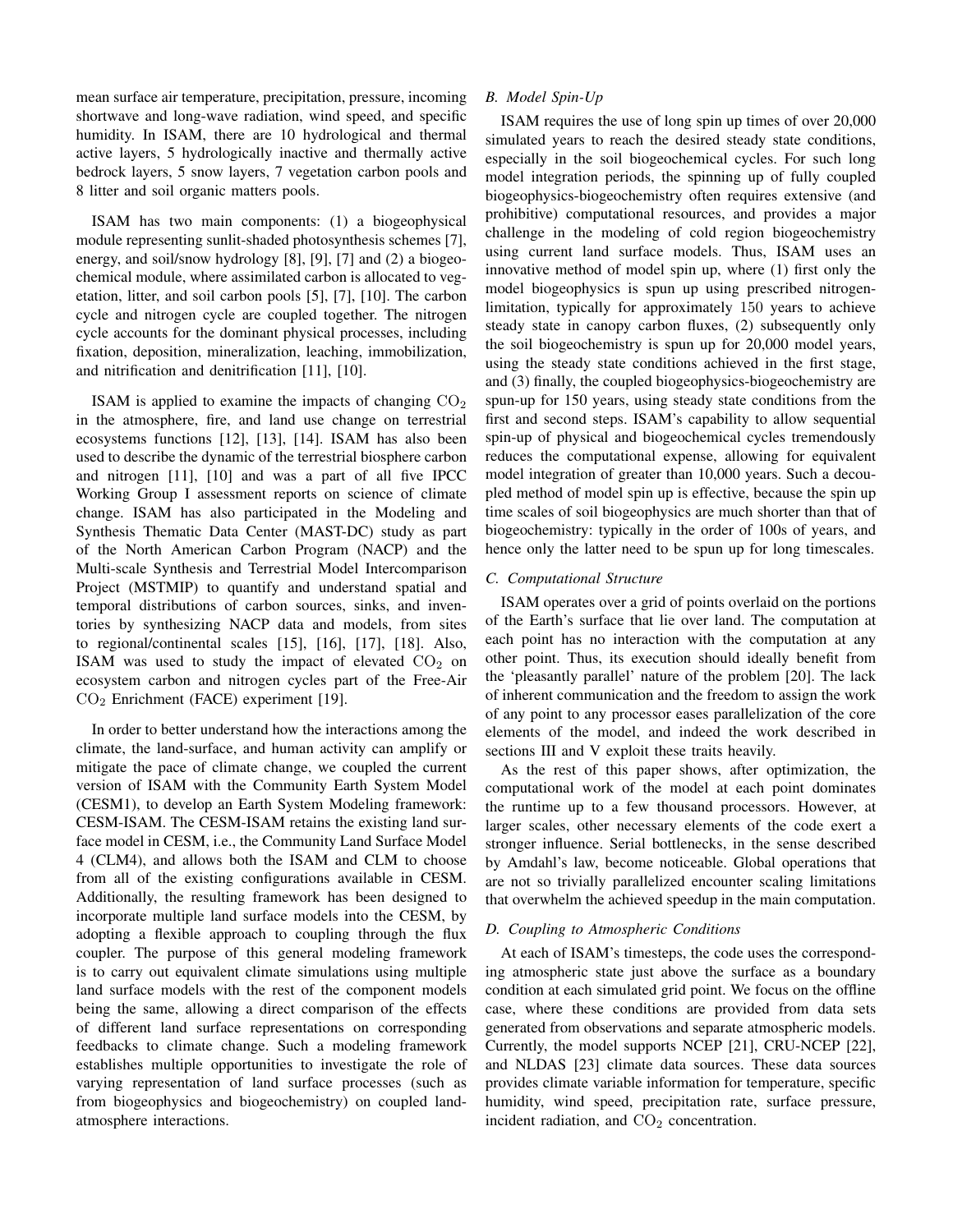Because the atmospheric data does not necessarily match the land surface model in spatial resolution or alignment, it must be interpolated from the points at which it is provided to the points at which the simulation runs. This interpolation is done online to allow ISAM to be configured at runtime, without requiring a long pre-processing step. The interpolation represents a small fraction of the overall computation.

## *E. Synchronization Cost of Imperfect Load Balance*

The various points at which a processor must wait for other processors to coordinate a synchronous global operation present opportunities for load imbalance to negatively impact performance. At these points, the waiting time is determined by the execution time of the most heavily loaded processor. The consequent loss of performance can be mitigated by a combinations of improving load balance and removing the need for synchronization. We can measure the overall cost to performance using the *imbalance time* metric [24]. All 'Idle' time displayed in our figures is attributable to imbalance time, since there is no operation-dependent communication latency or other source of underutilization.

There are several distinct sources of potential load imbalance in ISAM. The different sets of points assigned to different processors may generate different cumulative loads over various time scales (§ III). Some operations may be performed serially on a single processor while others wait  $(\S V-B, VI-A)$ . Contention for shared resources may induce imbalance where it is not otherwise inherent in the operation being performed  $(\S$  VI-C).

There are also synchronous operations that can be reduced. They can be made less frequent directly  $(\S V-A)$  and by having the code do more with each one  $(\S V-C)$ .

# *F. Experimental Setup*

Our scaling experiments reported in sections IV–VI were run on the Cray supercomputers hosted at NERSC, Hopper and Edison. Hopper is a Cray XE6 with 6,384 nodes each containing a pair of 12-core AMD 'Magny Cours' processors running at 2.1 GHz. Edison is a Cray XC30 with 5,576 nodes each containing a pair of 12-core Intel 'Ivy Bridge' processors running at 2.4 GHz. Edison's cores support 2 way HyperThreading SMT, but our experiments were run with a single thread per core. Both systems are served by Lustre parallel filesystems, on which all files relevant to our experiments were stored. On both machines, we used the Intel Fortran Compiler. Binaries for runs on Hopper were compiled with version 13.1 and binaries for runs on Edison were compiled with version 14.0.

All of our figures show the best results on each scale on each machine. Due to run-to-run variability (from node placement and contention with other jobs for network and filesystem resources [25]), some experimental runs were up to 16% slower than the speeds displayed.

# III. COMPUTATIONAL LOAD BALANCE

The phenomena modeled by ISAM present many opportunities for load imbalance between individual grid points. The load of each point can vary on predictable temporal cycles with diurnal and seasonal effects, such as solar irradiance and growth periods. They can also vary somewhat predictably by geography. Persistent deserts present minimal plant activity and thus require little work to compute their effect. High latitude points closer to the poles must account for the development and step-by-step evolution of snow layers that are less prevalent in more tropical regions. These temporal and geographical variations are mediated by less-predictable climatic effects that determine the precise degree to which the relevant phenomena occur at fine time scales.

In initial versions of ISAM, land surface points were mapped to MPI ranks in a uniform blocked fashion: the total number of points being simulated was divided by the number of ranks in the job, and each rank took responsibility for a consecutive chunk of points. As generated from the data set representing which points on Earth's surface were land (rather than open water), the points were ordered along successive lines of latitude. Each core was thus likely to receive points that were geographically nearby and thus both similar in systematic spatial work characteristics and closely correlated in temporal cycles and climate variations.

The result of this structure was that entire regions of the planet presenting high workload would be assigned to one set of cores, while regions presenting much less work would be assigned to others. The consequent aggregate utilization of each processor was highly varied. This can be seen in figure 1a, generated from traces of a 24-core run in the Projections tool [26]. Since the code incurs regular global synchronization, even short-term dynamic load variation causes performance to suffer  $(\S$  II-E). Otherwise, each run's time to solution would be determined simply by the maximum cumulative load on any core.

# *A. Round Robin*

To address this issue, the code was adapted to distribute the points cyclically, in a round-robin fashion. The new mapping is illustrated in figure 2. This ensures that the points of any given region are spread across many cores, and that each core hosts points from distinct regions. This results in mixing highload points with low-load points, such that they tend to average out. The core utilization after switching to this mapping can be seen in figure 1b.

Applying this optimization enabled strong scaling from a single node to a few dozen nodes as in a small cluster. Benchmark results at this stage are presented in figure 3. These measurements were taken on the Jaguar Cray XT5 system at Oak Ridge National Laboratory. The model was run for 1 simulated year.

#### IV. PARALLEL OUTPUT TO REDUCE MEMORY FOOTPRINT

As described in section II-B, the biogeochemistry spinup is parameterized by preliminary steady-state values of the biogeophysics portion of the model. This requires saving the values of the coupling variables at every simulated point over a sufficient span of time steps to provide accurate results. A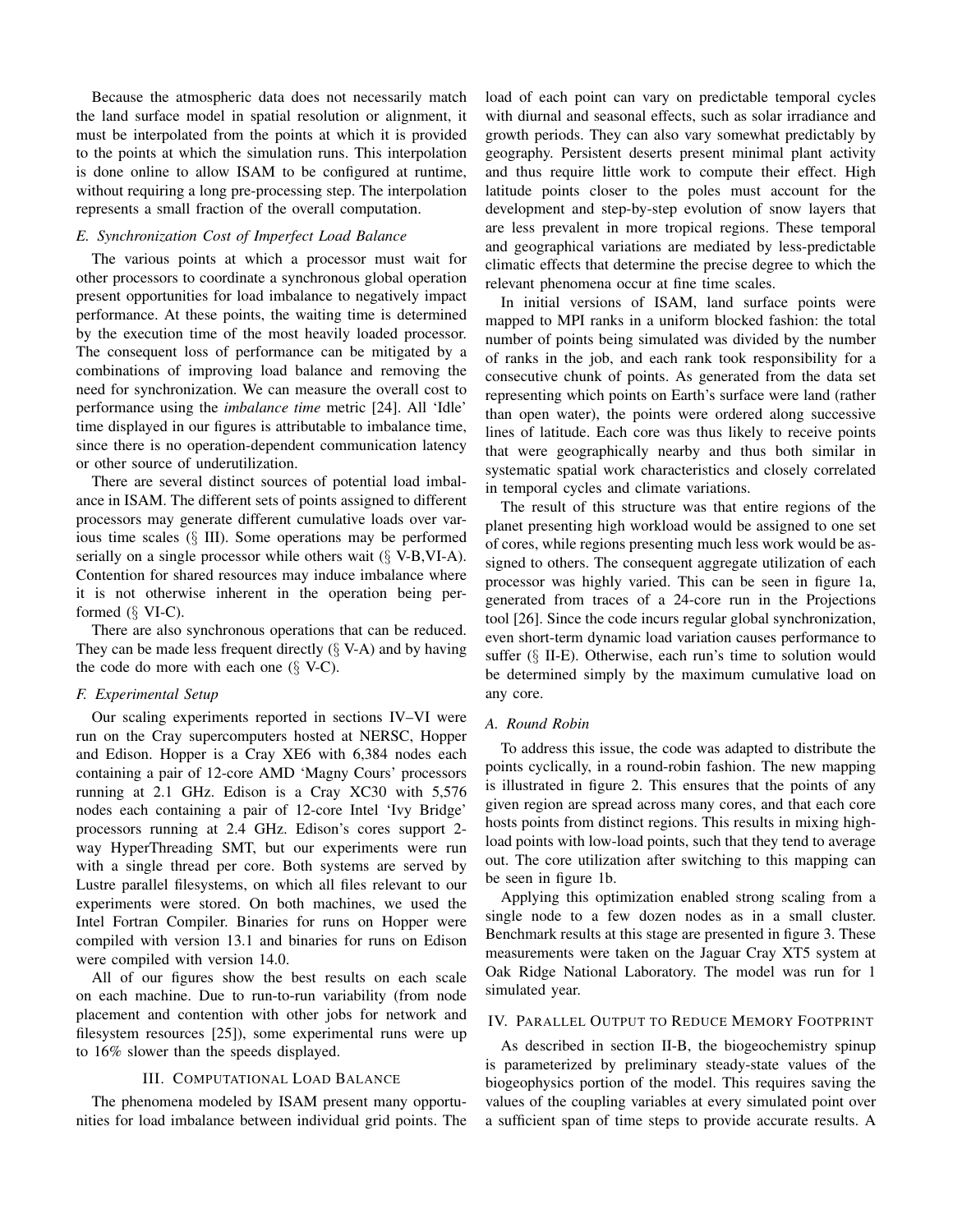

Fig. 1. Processor utilization of each rank visualized in the Projections tool



Fig. 2. Round-robin mapping of land surface grid points across 72 cores. Process rank is represented by color of each point.

| Cores | Time (minutes) |
|-------|----------------|
| 128   | 76             |
| 256   | 46             |
| 512   | 34             |
| 1024  | 35             |
| 2048  | 33             |

Fig. 3. Preliminary parallel performance: execution time of ISAM for 1 simulated year on Jaguar XT5 with round-robin mapping of points to cores

similar data set is also necessary to checkpoint the biogeophysics component's state, so that it can be restarted after system failures or job length expiration.

The largest of these elements are a set of 10 variables that are recorded for each of the 28 PFTs at every point with a weekly resolution over the course of a simulated year. At a resolution of  $360 \times 720$  (i.e.  $0.5^{\circ}$ ) and recorded in double precision, each variable occupies 2.8 gigabytes.

The initial implementation and usage of ISAM was on a cluster of large-memory nodes, which could gather the entire data for a given variable in a single processor's memory and write it serially. In tested implementations, the gather and write operations could each transiently consume up to double the final buffer size, requiring over 5 gigabytes of free memory available to a single process beyond the normal per-processor model state. On systems built from nodes with less memory, this process would exhaust available memory entirely and cause job failure.

This demand for large-memory nodes is problematic for two reasons. The first is that most larger clusters and supercomputers are built from nodes with relatively modest amounts of memory per node, since a large proportion of applications make lighter demands and the cost of additional memory in each node is preferentially spent to obtain additional nodes. The second is that even where large memory nodes are available, they are a more heavily subscribed resource, prospectively delaying job start and thus extending the timeto-completion of each job. For instance, Hopper offers 6,000 nodes with 32 GiB of RAM, but only 384 nodes with 64 GiB.

By parallelizing the output of these variables across multiple nodes, we reduce the maximum per-node memory footprint of the output operation. A reduced footprint thus enables execution on more plentiful computational resources and more rapid scheduling of jobs on those resources.

To implement parallel output of these variables, we adapted the code to use the Parallel netCDF library [27]. We maintain the same netCDF file format as the serial implementation to allow easy verification of the new code and compatibility with other existing tools that are used to operate on the resulting intermediate files. However, for the sake of providing the library with contiguous blocks of output from each process instead of single strided points, we transposed the dimension order of the arrays as written.

On Hopper, using version 1.2.0 of Parallel netCDF, we were able to write the 25 GB making up a complete set of these largest variables to the Lustre 'scratch' filesystem in 17 seconds, for an overall bandwidth of 1.46 GB/s. While this is only a small proportion of the filesystem's peak 35 GB/s bandwidth, it is sufficiently fast to avoid this phase of execution becoming a substantial bottleneck.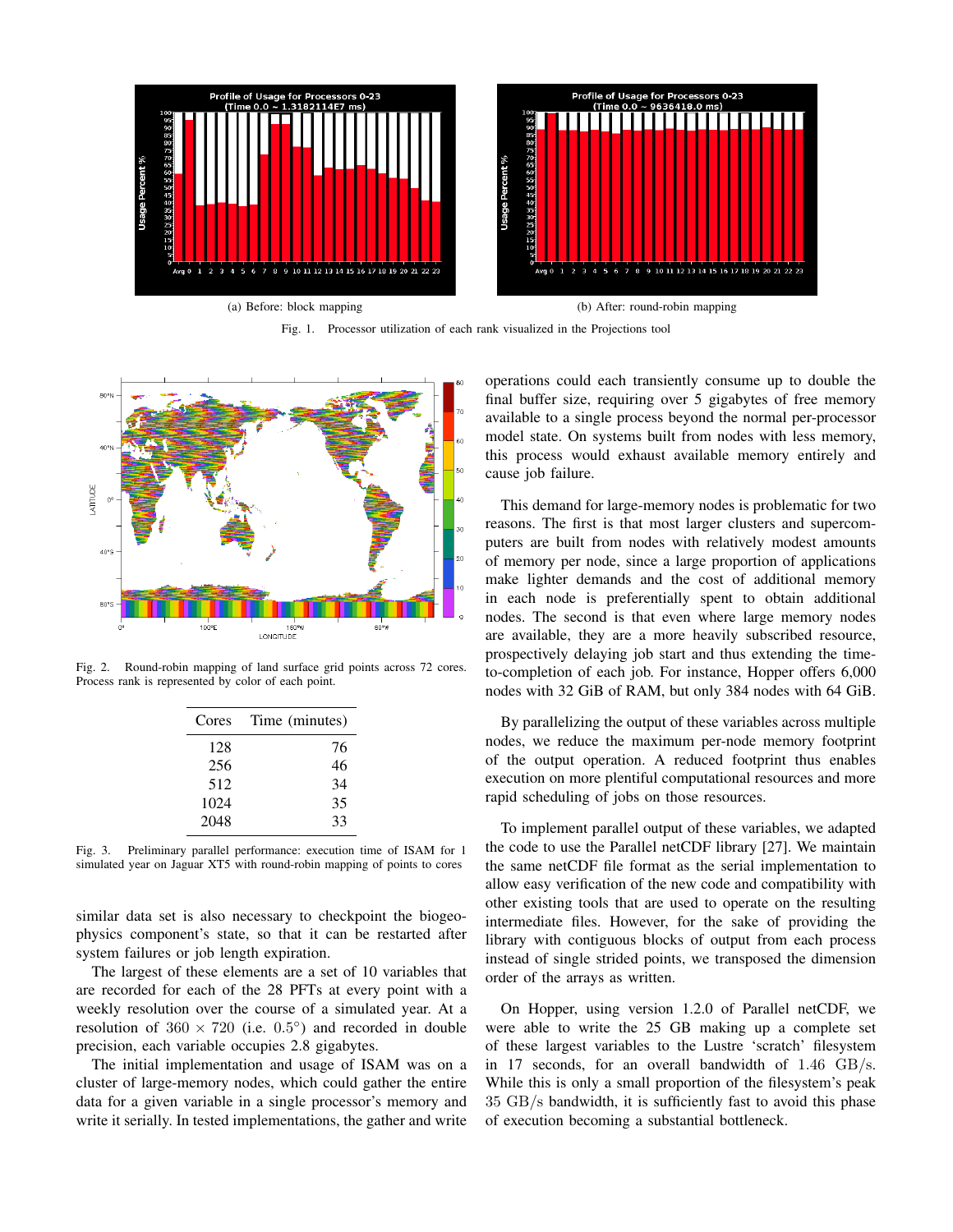

Fig. 4. An illustration of the process by which various versions of ISAM acquire and consume atmospheric input data. Each flow chart represents one version of the code, with various optimizations implemented. The optimizations are described in the section corresponding to the label on each flow chart. In the baseline version, input is read, interpolated, and distributed in each step (shown by '\*' loops). Later versions reduce redundant work by a factor of  $3 \le r \le 12$ , the ratio of model time steps to atmospheric input time resolution  $(1/r)$  loops). Finally, non-computational work is parallelized in two stages  $(1/\overline{rP} \overline{loops}).$ 

## V. INPUT OPTIMIZATION

The basic structure of the climate forcing data input process involves three steps. A process reads the appropriate point in the time series provided by the input files, using the NetCDF library [3], [4]. It then computes the spatial interpolation to the simulated land surface points. Finally, the interpolated data are distributed to the processes according to which grid points they are responsible for, as described in section III. This structure, and the changes to it described in this section, are illustrated in figure 4.

The initial design of this input presented many impediments to scalability. In the remainder of this section, we discuss how these limitations have been largely eliminated. All data are shown in figures 5 and 6. The individual curves and bars are keyed by the following subsection headings whose optimizations they depict, and 'R' is used for the round-robin mapping described in section III.

# *A. Matching Atmospheric Timestep with Model Timestep*

The ISAM model is typically run with a timestep of 30–60 minutes. The atmospheric data are provided at time intervals of 3–6 hours. In the initial implementation of ISAM, the input process read the most recent atmospheric data from the source files, interpolated it, and distributed it, for every model timestep. Thus, the latency of filesystem access, interpolation, and MPI\_Scatterv was on the critical path of successive model timesteps. Given that the same data would be provided for 3–12 steps in a row, this repetition was both redundant and created excess synchronization.

By modifying ISAM to reuse already-prepared data, we improved performance by a factor of  $1.7\times$  on 1024 ranks of Hopper and  $1.2 \times$  on 1024 ranks of Edison. This improvement comes from both reduced time spent performing collectives, and reduced imbalance time waiting on heavily-loaded cores to reach each collective.

On 1024 cores of Hopper, where the round-robin and present optimized versions of the code obtain their best performance, the optimized code spends 88% less CPU time performing collectives and 24% less CPU time idling. The decline in collective time accounts for  $62\%$  of the  $1.7\times$ speedup and the decline in idle time accounts for a further 34% of the speedup.

On 1024 cores of Edison, where the round-robin and present optimized versions of the code also obtain their best performance, the optimized code spends 30% less CPU time performing collectives and 18% less CPU time idling. The decline in collective time accounts for  $64\%$  of the  $1.2\times$ speedup and the decline in idle time accounts for a further 33% of the speedup.

# *B. Parallel-In-Time Reading and Interpolation*

With input data read from the filesystem every few steps, the time per step scales poorly due to an Amdahl's law bottleneck on the time to access the filesystem and interpolate the data. Additionally, contemporary supercomputers offer highbandwidth parallel filesystems to support their computational capabilities. By reading input data using only a single rank, ISAM was limited to the bandwidth of a single node.

Thus, our next optimization to ISAM's input process is to read and interpolate many steps worth of input data in parallel. At model timesteps where data must be read, each process reads and interpolates data for a step computed by incrementing the current timestep by its rank. At each subsequent step, the responsibility for distributing data cycles across the ranks until every rank has served as the root once.

In theory, this can reduce the elapsed wall time spent on reading and interpolation by  $\mathcal{O}(P)$ , since P such steps are performed in parallel. This is potentially limited by available bandwidth both in accessing the file data from the filesystem and in interpolating it in memory. At larger scales, we observe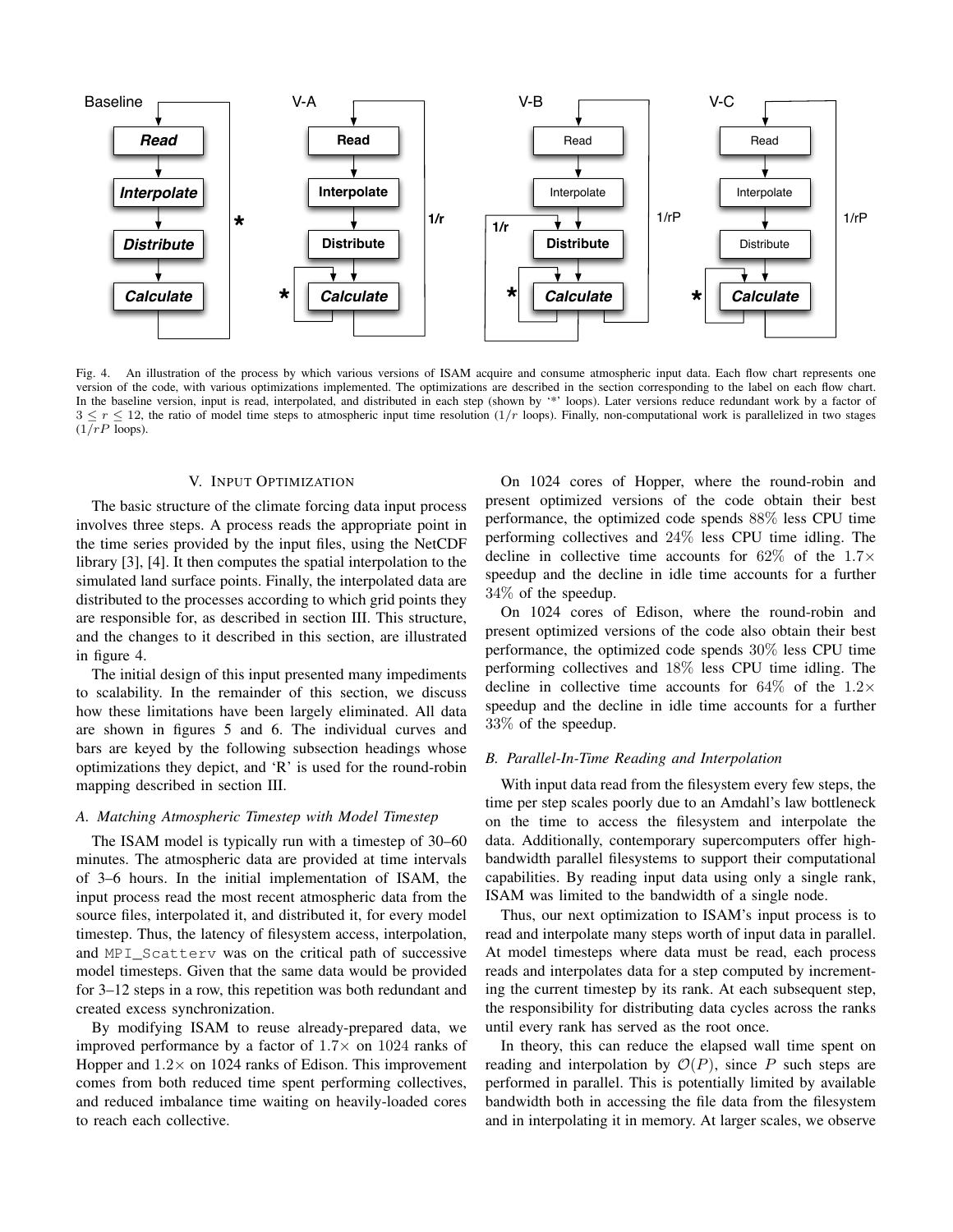

Fig. 5. Overall scaling of ISAM as successive optimizations are applied to the input process for the climate forcing data. The graphs show years of simulated time per hour of execution wall time. Higher is better. Runs were for 5 years of simulated time. The legend for each curve refers to the subsections of section V describing the corresponding optimizations. Labeled points show precise performance values and parallel efficiency relative to the most optimized code version 'C' on 256 cores.



Fig. 6. Breakdown of core-seconds spent by ISAM on different activities, as a function of scale and applied optimizations of the climate forcing data input process. Runs were for 5 years of simulated time. Lower is better.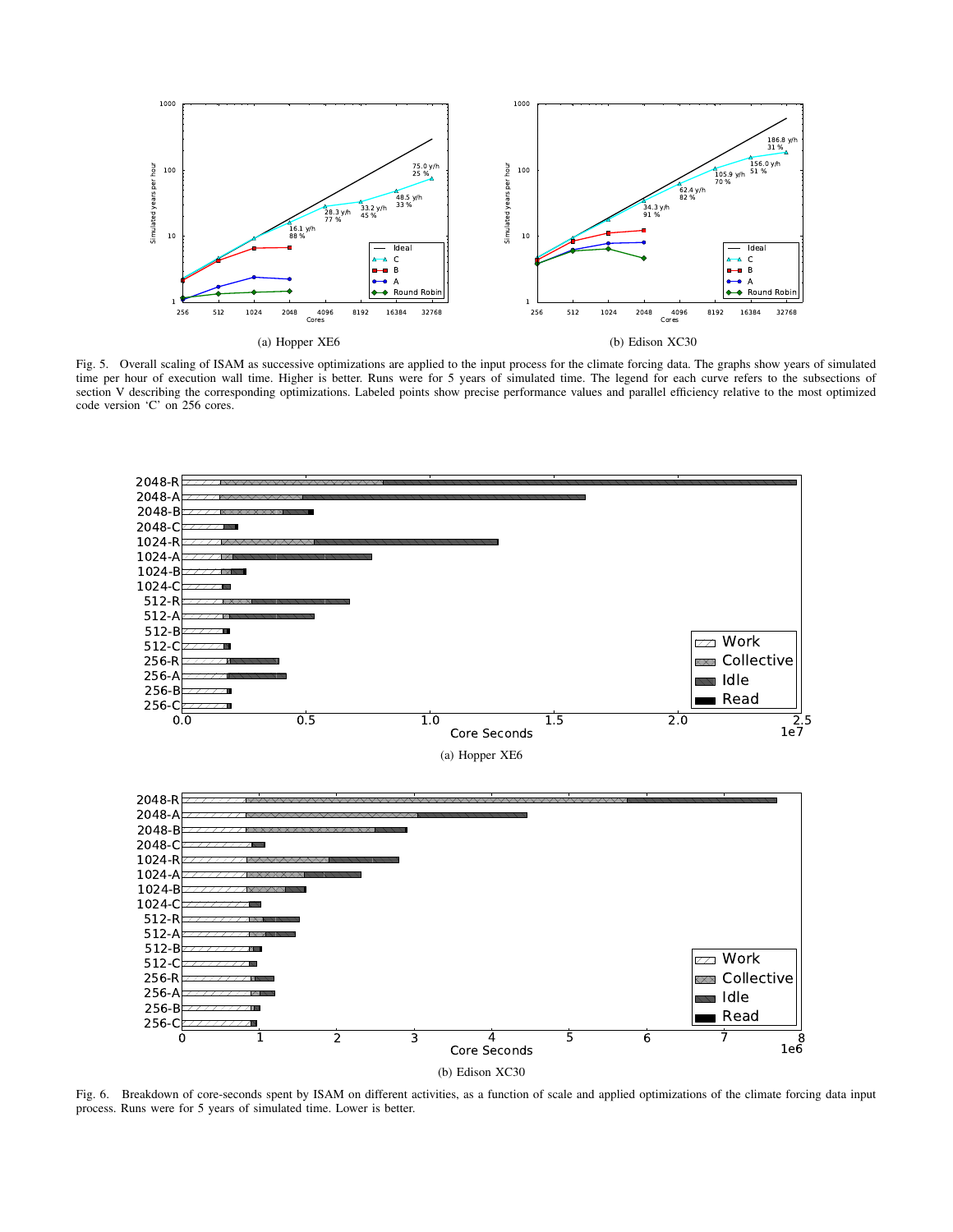this effect, as described in section VI-C.

The improvement provided by this optimization over that described in section V-A is  $2.76 \times$  on 1024 cores of Hopper and  $1.3\times$  on 1024 cores of Edison. In both cases, the reduction in idle time accounts for the bulk of the improvement. On both systems, this optimization allows the code to continue to gain performance at scales up to 2k cores, with efficiencies of 39% and 34% respectively, relative to the 256 core baseline.

Note that the memory load imposed by this adaptation scales with the number of ranks per node, rather than the number of ranks in the entire job. The code does not distinguish between rank 0 and all other ranks; thus they all have the capacity to read and interpolate input. In a setting where the total memory on a node is insufficient to buffer a step's input per rank, we could adjust the scheme to only read and interpolate on every kth rank instead. This simply adjusts the above theoretical impacts by a constant factor of  $k$ , without changing the conclusion of improved scalability.

# *C. Simultaneous Distribution of Multiple Steps*

Having minimized idle time by fully parallelizing the reading and interpolation steps, the largest non-work portion of the execution time at the scaling limit of the code from section V-B is spent in collectives. On 2048 cores, these consume 46% of CPU seconds on Hopper and 57% of CPU seconds on Edison. On both systems, the increases in collective times account for the bulk of increased time relative to runs on 1024 cores.

To overcome this impediment, we observe that at the first scatter operation after climate forcing data is read and interpolated, the  $P$  processors each have data available for an upcoming timestep. However, in each scatter, only the cyclically selected root processor actually provides it. This misses a substantial opportunity for increased parallelism in usage of network resources.

We take advantage of this opportunity by converting the per-step MPI\_Scatterv operation to an MPI\_Alltoallv operation performed every  $P$  time steps. Rather than spatially scattering data representing the climate forcing at a single point in time, we now transpose the data from its provided temporal distribution (each core sends a distinct timestep for every point) to a spatial distribution (each core receives the time series for the points it owns). Once this is done, each core can independently execute  $P$  time steps with no communication.

At first glance, this pre-distribution of input data may seem to dramatically increase memory usage on every node. However, this is not the case. To see why, we first observe that the additional memory consumption is a constant, independent of  $P$ . Suppose there are  $n$  points in total, and each one requires b bytes of memory for a single time step's climate data. Each core is responsible for  $n/P$  of those points. The data each core reads from disk as in section V-B is bn. In the transposition, each core receives the  $bn/P$  bytes for one future time step from each of the  $P$  cores. Thus, the total received data is just  $bn$  – exactly as much as every core read from disk. For the NCEPQ climate data set,  $b = 24$  and  $n = 192 \times 94 = 18,048$ , totaling 423 kilobytes. For the CRU NCEP data set,  $b = 32$ and  $n = 720 \times 360 = 259, 200$ , totaling 8 megabytes.

The effects of this optimization are striking. Where previously roughly half the execution time was spent in collectives at just 2k cores, this optimization reduces that time to less than 1% on both systems. Additionally, idle times also fell by over 50% on both systems, due to the longer period between synchronization points and greater opportunity for dynamic load variation to average out. Moreover, read times (though representing only a small proportion of execution) also fell substantially because of this optimization. We conjecture that this decrease is due to reduced contention when accessing the filesystem, since different cores can reach this phase across a wider timespan, as opposed to nearly simultaneously. Overall, this provides a  $2.4 \times$  speedup on 2k cores of Hopper, and a  $2.9\times$  speedup on 2k cores of Edison. It also allows us to scale with continued speedups to 32k cores.

# *D. Summary*

From our baseline code, we have obtained speedups of  $6.58\times$  on 1024 cores of Hopper and  $2.78\times$  on Edison. With all of the optimizations applied, we strong scale from 256 cores to 2048 process with an efficiency of 88% on Hopper and 91% on Edison.

# VI. SCALING DISCUSSION

As we reach scales larger than 2k cores with the code from section V-C, we can see substantial increases in the work, collective, and idle times, and smaller increases in read time as shown in figure 7. In this section, we characterize why these remaining impediments occur and how the code may be changed to address them.

## *A. Per-Year Serial Work*

At larger scales, the observed increase in work and idle time is apparently proportional to the number of cores in the job. Finer-grained timing instrumentation in the code indicates that this additional time must occur at the end of one simulated year and the beginning of the next, since mid-year months and days scale near-perfectly. A linear fit to the work time as a function of core count (including runs spanning different numbers of simulated years, not shown) indicates serial or replicated work of approximately 6 seconds of wall time per simulated year, with  $R^2 = 0.98$ . Several portions of the code test for whether they are operating on the first or last day or timestep of a year, and adjust their behavior accordingly. To scale further, and particularly to obtain speedups approaching or beyond the theoretical limit of  $3600/6 = 600$  simulated years per hour, these pieces of the code will have to be improved.

# *B. Collectives*

At 16k cores the code spends just 5% of its time in collectives on Hopper and 8% on Edison. At 32k cores, we see the time spent in collectives increase dramatically. These increases account for almost the entire difference in utilization from 16k to 32k cores. There are several potential causes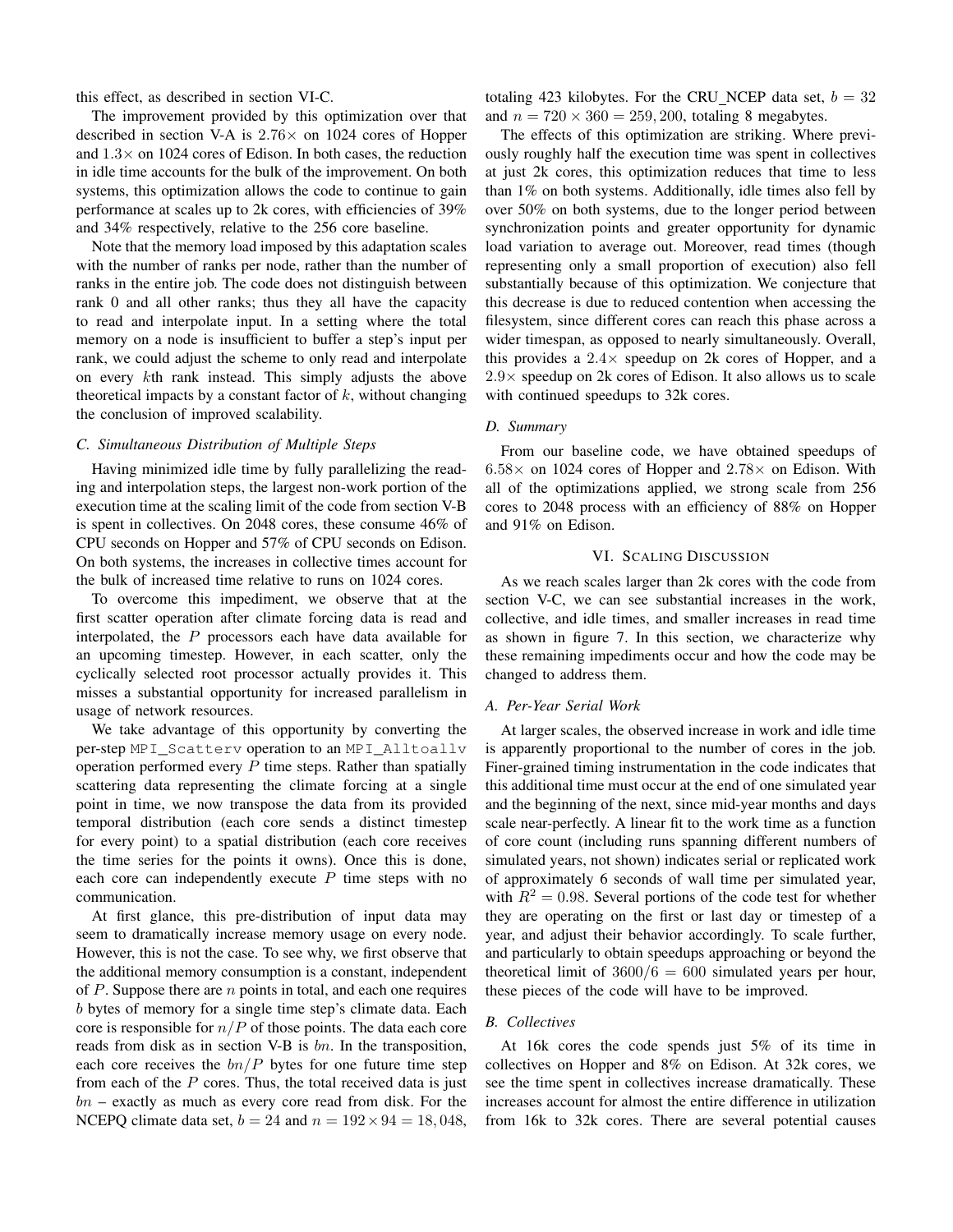

Fig. 7. Breakdown of core-seconds spent by ISAM on different activities, as a function of scale for the most optimized version of the climate forcing data input process. Runs were for 5 years of simulated time. Lower is better.

| Cores  | Points Read | Max Time $(s)$ | Bandwidth (GiB/s) |
|--------|-------------|----------------|-------------------|
| 32,768 | 14,600      | 9.89           | 11.40             |
| 16,384 | 14,600      | 9.49           | 11.89             |
| 8,192  | 8,192       | 5.92           | 10.70             |
| 4,096  | 4,096       | 3.68           | 8.60              |
| 2,048  | 2,048       | 2.74           | 5.78              |
| 1,024  | 1,024       | 2.51           | 3.15              |
| 512    | 512         | 2.47           | 1.60              |
| 256    | 256         | 1.53           | 1.29              |

Fig. 8. Effective read bandwidth at various scales for the five year sample run. The 'Project' GPFS filesystem from which this data was read has a peak bandwidth of 40 GB/s [30].

of this slowdown. In general, the all-to-all algorithms in use may incur contention for message injection at the network interfaces and for links within the network. In particular, the slowdown on Edison may be explained by forced usage of slower 'rank-3' links between groups of nodes in the Cray XC30 'Dragonfly' network topology [28]. This may be mitigated by improved general all-to-all algorithms for such topologies [29] or by implementation of a more specialized transpose operation suited to the needs of ISAM.

### *C. File System Contention*

In order to analyze the effects of a small number of cores with long read times on the scalability of the application we performed a series of small experiments on Edison by modifying our original timing infrastructure to measure each MPI process's individual read time. The results are summarized in figure 8, and presented in histograms in figure 9.

As we scale the code, we see a greater spread in the read time length, whose maximum increases sub-linearly. The improved bandwidth with larger scale is evidence that the reads can effectively use the parallel filesystem. We can see that a large fraction of the cores finish rapidly at larger scales. However, they are forced to wait on the slower cores before finishing the collective that distributes the data. This increases our observed idle time.

Some of this variability can be attributed to the increased sample size (since we are increasing the numbers of cores measured as we scale). However, as we scale our application, more cores are trying to access the shared file system simultaneously. This in turn greatly increases contention which is another contributing factor in the measured idle time increase.

Thus, it may be desirable to limit the number of cores reading simultaneously in order to mitigate contention. As a modification of the technique described in section V-B, the simple use of a subset of Q cores for parallel reading and interpolation would reduce the CPU time spent waiting for read data by  $\mathcal{O}(Q)$  relative to the code in section V-A. The associated collectives would occur more frequently by a factor of  $P/Q$ , but would each convey proportionally less data. The more frequent synchronization that they impose may present a larger cost  $(\S$  II-E). Thus, with this technique an appropriate tradeoff would have to be made for the machine, job size, and system conditions.

A more involved approach would overlap different subsets of cores reading and conveying data simultaneously. This design could take many possible shapes, but would likely benefit from the asynchronous MPI\_Ialltoally collective specified in the MPI-3 standard [31].

# VII. CONCLUSION

We have presented the progression of developments necessary to scale the ISAM land surface model from single nodes and small clusters with unusually large per-node memory to much larger systems with more common configurations. These efforts included load balancing, conventional library-based output parallelization to reduce memory load, and parallelin-time data input. On Hopper, the result was strong scaling from 256 cores to 16k cores for a speedup of  $21 \times$ , giving an efficiency of 32.9%. On Edison, the code exhibits a strongscaling speedup from 256 cores to 16k cores of  $32.9\times$ , for an efficiency of 51.4%. These large-scale gains, and the associated performance increases at smaller scale, will enable greater scientific productivity for the users of ISAM and open the possibilities of increased resolution in time and space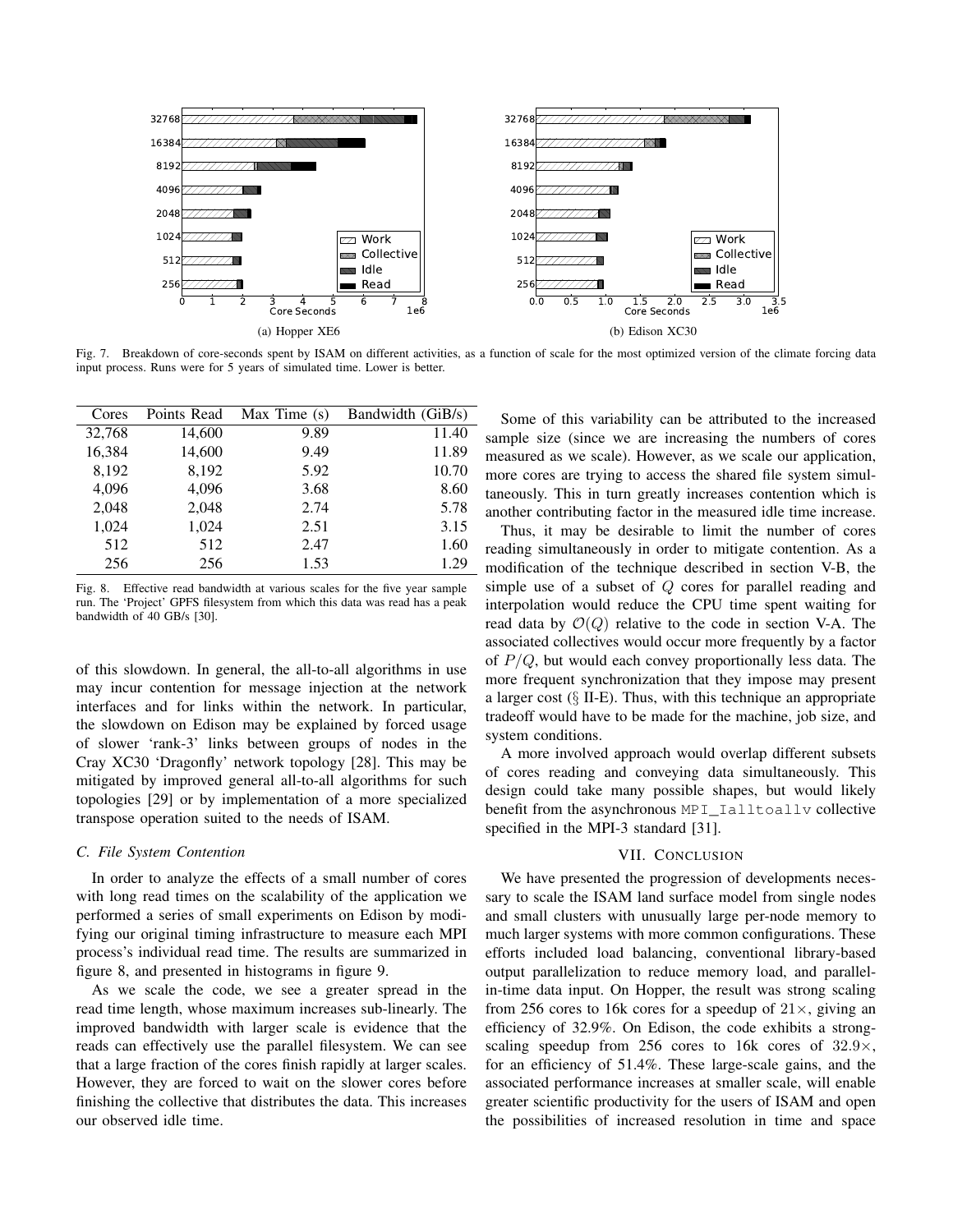Distribution of Per-Process Read Times



Fig. 9. The distribution of individual rank read times as a function of scale on Edison for the most optimized version of the climate forcing data input process. At each scale, we performed three runs within the same job partition, and selected the run with the highest maximum time. From the selected run, the histogram bin size was calculated as (max − min)/10. For our five year sample run there are only 14,600 steps to be read and distributed. Thus, we have adjusted percentages of the remaining bins accordingly (i.e. out of 14,600).

and greater physical fidelity for the simulated processes while remaining computationally feasible.

## VIII. ACKNOWLEDGEMENTS

The authors would like to thank Nikhil Jain for advice, support, and some helpful literature references. This work was supported by funding under U.S. Department of Energy grant DE-SC0006706. This research used resources of the National Energy Research Scientific Computing Center (NERSC), which is supported by the Office of Science of the U.S. Department of Energy under Contract No. DE-AC02- 05CH11231. This research used resources of the Oak Ridge Leadership Computing Facility at the Oak Ridge National Laboratory, which is supported by the Office of Science of the U.S. Department of Energy under Contract No. DE-AC05- 00OR22725.

#### REFERENCES

- [1] A. P. Craig, M. Vertenstein, and R. Jacob, "A new flexible coupler for earth system modeling developed for CCSM4 and CESM1," *International Journal of High Performance Computing Applications*, vol. 26, no. 1, pp. 31–42, February 2012.
- [2] R. Barman, F. M. Hoffman, D. M. Lawrence, Y. Song, P. Meiyappan, A. K. Jain, R. L. Jacob, and M. Vertenstein, "Studying uncertainties in climate-terrestrial biogeochemical feedbacks in the northern high latitudes using a flexible earth system modeling framework," in *AGU Fall Meeting Abstracts*, vol. 1, 2011, p. 04.
- [3] R. Rew and G. Davis, "NetCDF: an interface for scientific data access," *Computer Graphics and Applications, IEEE*, vol. 10, no. 4, pp. 76–82, 1990.
- [4] S. A. Brown, M. Folk, G. Goucher, R. Rew, P. F. Dubois *et al.*, "Software for portable scientific data management," *Computers in Physics*, vol. 7, no. 3, pp. 304–308, 1993.
- [5] B. El-Masri, R. Barman, P. Meiyappan, Y. Song, M. Liang, and A. K. Jain, "Carbon dynamics in the Amazonian Basin: Integration of eddy covariance and ecophysiological data with a land surface model," *Agricultural and Forest Meteorology*, vol. 182183, no. 0, pp. 156–167, 2013. [Online]. Available: http: //www.sciencedirect.com/science/article/pii/S0168192313000658
- [6] P. Meiyappan and A. Jain, "Three distinct global estimates of historical land-cover change and land-use conversions for over 200 years." *Frontiers of Earth Science*, vol. 6, no. 2, pp. 122–139, 2012. [Online]. Available: http://dx.doi.org/10.1007/s11707-012-0314-2
- [7] Y. Song, A. K. Jain, and G. F. McIsaac, "Implementation of dynamic crop growth processes into a land surface model: evaluation of energy, water and carbon fluxes under corn and soybean rotation," *Biogeosciences Discussions*, vol. 10, no. 6, pp. 9897–9945, 2013. [Online]. Available: http://www.biogeosciences-discuss.net/10/ 9897/2013/
- [8] R. Barman, A. K. Jain, and M. Liang, "Climate-driven uncertainties in modeling terrestrial gross primary production: a site-level to global scale analysis," *Global Change Biology*, 2013. [Online]. Available: http://dx.doi.org/10.1111/gcb.12474
- [9] ——, "Climate-driven uncertainties in modeling terrestrial energy and water fluxes: a site-level to global scale analysis," *Global Change Biology*, 2013. [Online]. Available: http://dx.doi.org/10.1111/gcb.12473
- [10] X. Yang, V. Wittig, A. K. Jain, and W. Post, "Integration of nitrogen cycle dynamics into the Integrated Science Assessment Model for the study of terrestrial ecosystem responses to global change," *Global Biogeochemical Cycles*, vol. 23, no. 4, 2009. [Online]. Available: http://dx.doi.org/10.1029/2009GB003474
- [11] A. Jain, X. Yang, H. Kheshgi, A. D. McGuire, W. Post, and D. Kicklighter, "Nitrogen attenuation of terrestrial carbon cycle response to global environmental factors," *Global Biogeochemical Cycles*, vol. 23, no. 4, 2009. [Online]. Available: http://dx.doi.org/10. 1029/2009GB003519
- [12] A. K. Jain, H. S. Kheshgi, and D. J. Wuebbles, "A globally aggregated reconstruction of cycles of carbon and its isotopes," *Tellus B*, vol. 48, no. 4, pp. 583–600, 1996. [Online]. Available: http://dx.doi.org/10.1034/j.1600-0889.1996.t01-1-00012.x
- [13] A. K. Jain and X. Yang, "Modeling the effects of two different land cover change data sets on the carbon stocks of plants and soils in concert with  $CO<sub>2</sub>$  and climate change," *Global Biogeochemical Cycles*, vol. 19, no. 2, 2005. [Online]. Available: http://dx.doi.org/10.1029/2004GB002349